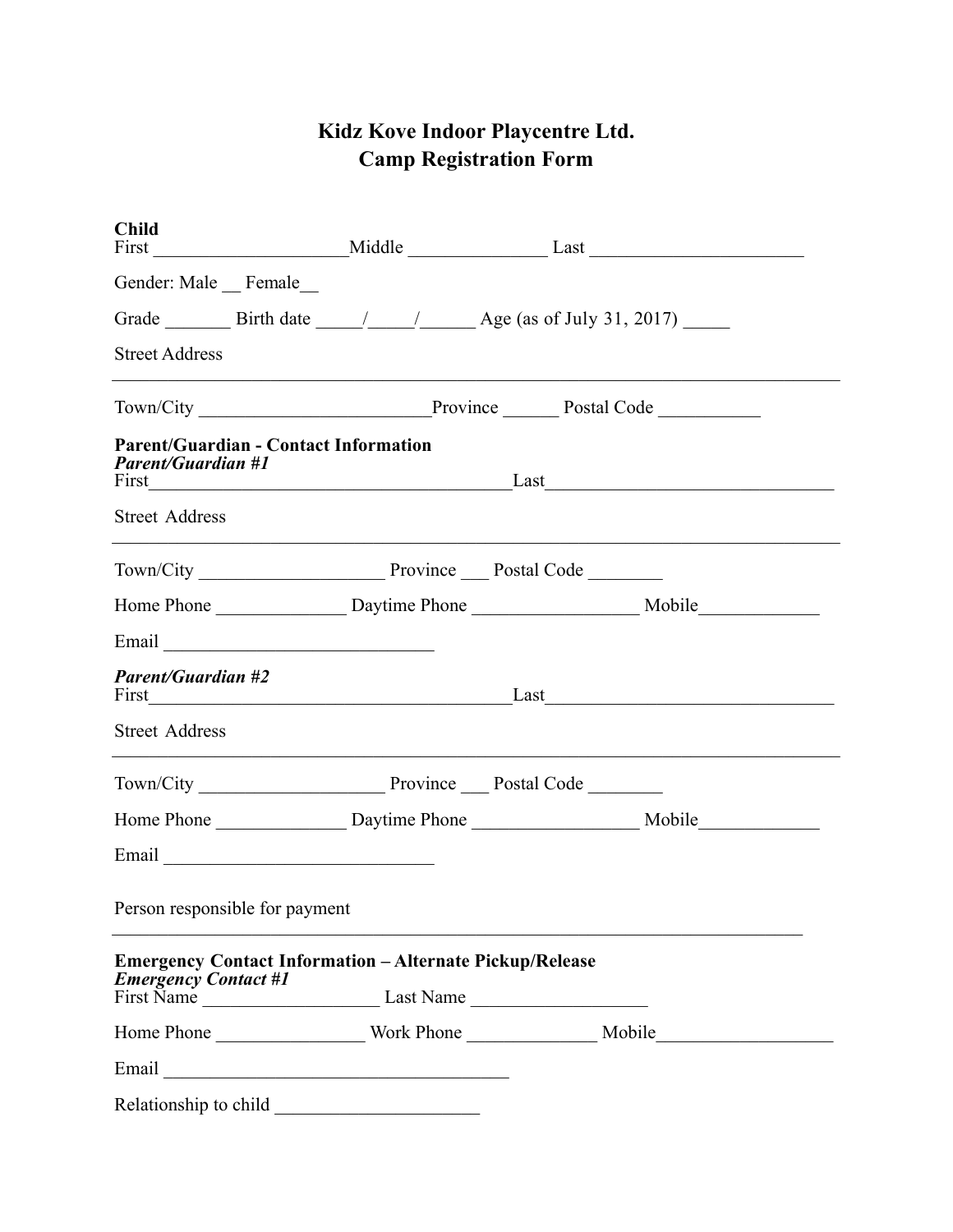| <b>Emergency Contact #2</b>                                                                                                                                                                  |                                                                                                                                                                                               |
|----------------------------------------------------------------------------------------------------------------------------------------------------------------------------------------------|-----------------------------------------------------------------------------------------------------------------------------------------------------------------------------------------------|
|                                                                                                                                                                                              |                                                                                                                                                                                               |
|                                                                                                                                                                                              |                                                                                                                                                                                               |
|                                                                                                                                                                                              |                                                                                                                                                                                               |
| Asthma, Seizures).                                                                                                                                                                           | Please list any medical problems, including any requiring maintenance medication (i.e. Diabetic,                                                                                              |
| <b>Medical Problem</b>                                                                                                                                                                       | Required treatment Should paramedic be called?<br>Yes/No<br>Yes/No<br>Yes/No                                                                                                                  |
| for any reason?                                                                                                                                                                              | Is your child presently being treated for an injury or sickness, or taking any form of medication                                                                                             |
|                                                                                                                                                                                              |                                                                                                                                                                                               |
| Is your child allergic to any type of food or medication?<br>Does your child require a special diet?                                                                                         |                                                                                                                                                                                               |
|                                                                                                                                                                                              | The purpose of the above listed information is to ensure that medical personnel have details of any medical problem which may interfere with or alter treatment.                              |
| <b>Camp Information:</b><br><b>Dates:</b> July 4 to September 1, 2017 (9 weeks) - Monday to Friday<br>Location: 4870 Tomken Rd, Unit 7<br><b>Hours:</b> 9:00 am to 4:00 pm<br>Outing = $$60$ | <b>Extended Hours from:</b> 7:30 am to 9:00 am = \$5 and 4:00 pm to 6:00 pm = \$5.00<br><b>Camp Cost:</b> Full Week = $$225$ (4 day weeks = $$190$ ) or Full Day = $$50 + Thursdays$ Full Day |
| Please indicate which camp you will be attending:                                                                                                                                            |                                                                                                                                                                                               |
| Week 1-July 4 to 7, 2017:                                                                                                                                                                    | Full Week $\lceil \quad \rceil$ , 4 Days $\lceil \quad \rceil$ , Daily $\lceil \quad \rceil$                                                                                                  |
| Week 2-July 10 to 14, 2017:                                                                                                                                                                  | Full Week $\lceil \quad \rceil$ , 4 Days $\lceil \quad \rceil$ , Daily $\lceil \quad \rceil$                                                                                                  |
| Week 3-July 17 to 21, 2017:                                                                                                                                                                  | Full Week [ ], 4 Days [ ], Daily [ ]                                                                                                                                                          |
| Week 4-July 24 to $28$ :                                                                                                                                                                     | Full Week $\lceil \quad \rceil$ , 4 Days $\lceil \quad \rceil$ , Daily $\lceil \quad \rceil$                                                                                                  |

Week 5-July 31 to August 4, 2017: Full Week [ ], 4 Days [ ], Daily [ ] Week 6-August 8 to 11, 2017: Full Week [ ], 4 Days [ ], Daily [ ] Week 7-August 14 to 18, 2017: Full Week [ ], 4 Days [ ], Daily [ ]

Week 8-August 21 to 25, 2017: Full Week [ ], 4 Days [ ], Daily [ ] Week 9-August 28 to September 1, 2017: Full Week [ ], 4 Days [ ], Daily [ ]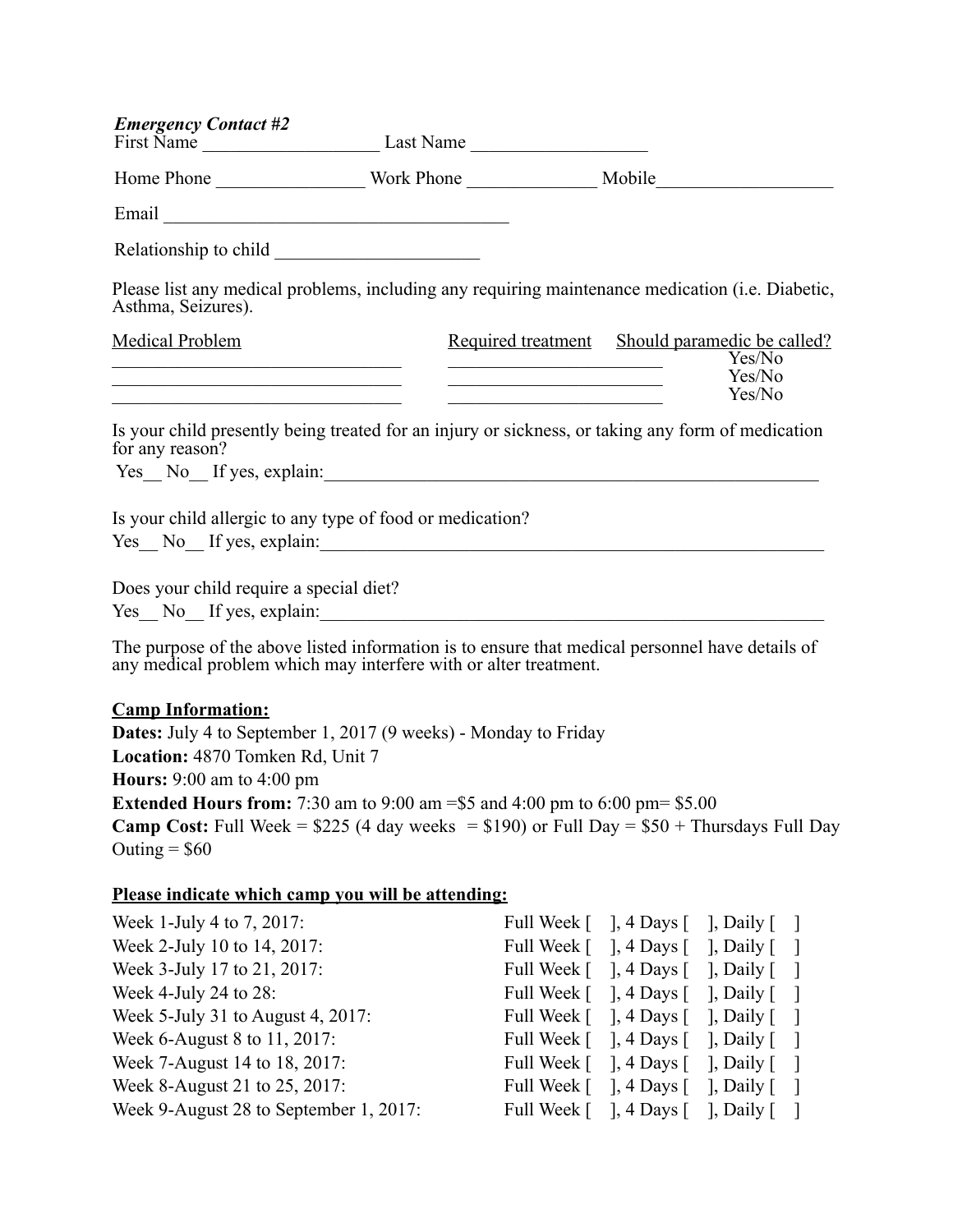## **Informed Consent and Acknowledgement**

I hereby give my approval for my child's participation in any and all activities prepared by Kidz Kove Indoor Playcentre Ltd. ("**Kidz Kove**") during the selected camp. In exchange for the acceptance of said child's candidacy by Kidz Kove, I assume all risk and hazards incidental to the conduct of the activities, and release, absolve and hold harmless Kidz Kove and all its respective officers, agents, and representatives from any and all liability for injuries to said child arising out of traveling to, participating in, or returning from selected camp sessions.

In case of injury to said child, I hereby waive all claims against Kidz Kove including all coaches and affiliates, all participants, sponsoring agencies, advertisers, and, if applicable, owners and lessors of premises used to conduct the event. There is a risk of being injured that is inherent in all camp activities. Some of these injuries include, but are not limited to, the risk of fractures, paralysis, or death.

## **Medical Release and Authorization**

As Parent and/or Guardian of the named camper, I hereby authorize the diagnosis and treatment by a qualified and licensed medical professional, of the minor child, in the event of a medical emergency, which in the opinion of the attending medical professional, requires immediate attention to prevent further endangerment of the minor's life, physical disfigurement, physical impairment, or other undue pain, suffering or discomfort, if delayed.

Permission is hereby granted to the attending physician to proceed with any medical or minor surgical treatment, x-ray examination and immunizations for the named athlete. In the event of an emergency arising out of serious illness, the need for major surgery, or significant accidental injury, I understand that every attempt will be made by the attending physician to contact me in the most expeditious way possible. This authorization is granted only after a reasonable effort has been made to reach me.

Permission is also granted to the Kidz Kove and its affiliates including Directors and Employees to provide the needed emergency treatment prior to the child's admission to the medical facility.

Release authorized on the dates and/or duration of the registered season. This release is authorized and executed of my own free will, with the sole purpose of authorizing medical treatment under emergency circumstances, for the protection of life and limb of the named minor child, in my absence.